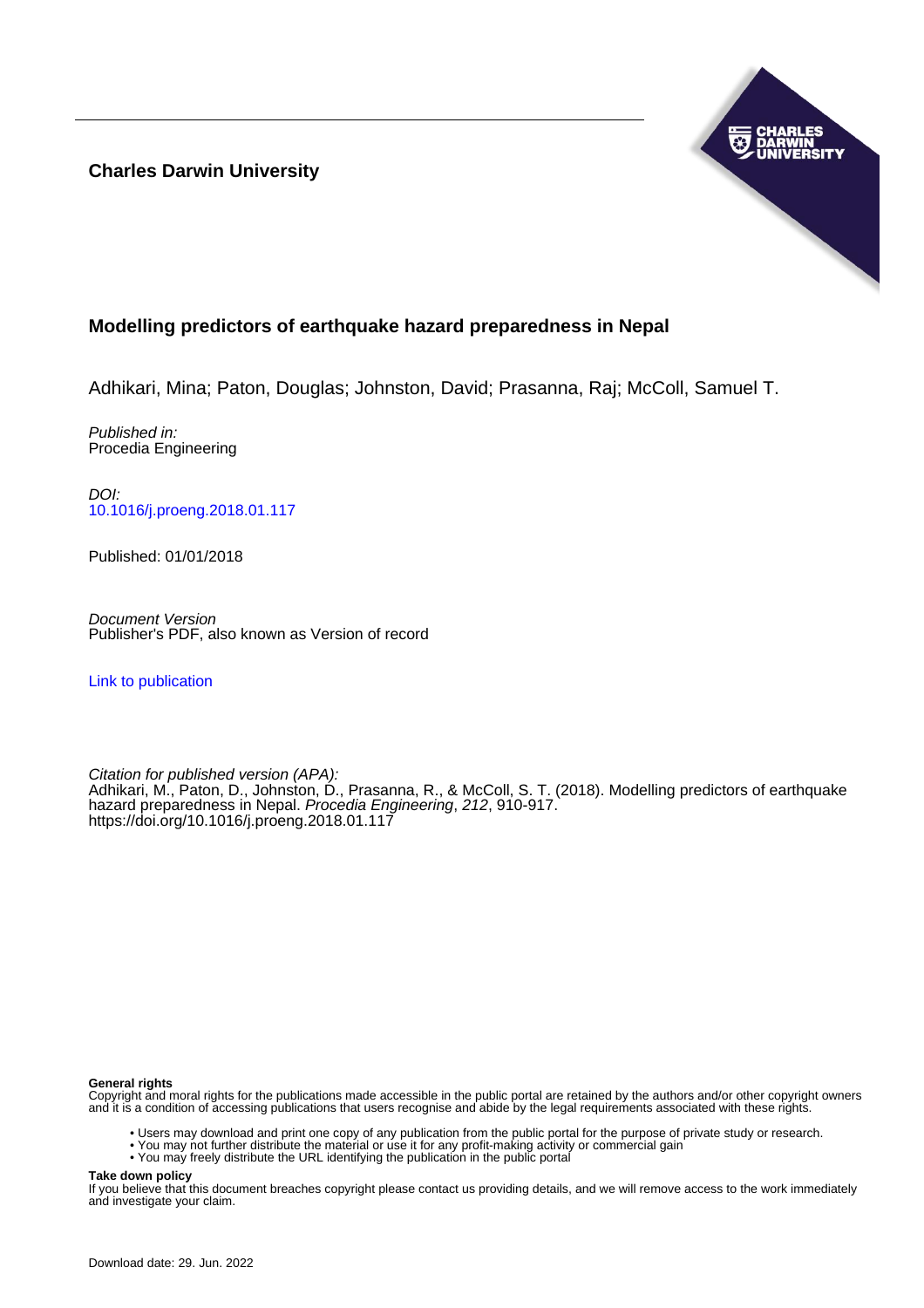



Available online at www.sciencedirect.com





Procedia Engineering 212 (2018) 910–917

www.elsevier.com/locate/procedia

# $74$  Using  $C_1$  international Conference on Building Resilience; USING  $R$  information policy policy policy policy policy policy policy policy policy policy policy policy policy policy policy policy policy policy policy 7th International Conference on Building Resilience; Using scientific knowledge to inform policy and practice in disaster risk reduction, ICBR2017, 27 – 29 November 2017, Bangkok, Thailand

# Modelling predictors of earthquake hazard preparedness in Nepal Modelling predictors of earthquake hazard preparedness in Nepal

 $M_{\text{max}}$  Adhibitaria  $\mathbf{D}_{\text{max}}$  David  $\mathbf{D}_{\text{max}}$  and  $\mathbf{D}_{\text{max}}$  and  $\mathbf{D}_{\text{max}}$  and  $\mathbf{D}_{\text{max}}$  and  $\mathbf{D}_{\text{max}}$  and  $\mathbf{D}_{\text{max}}$  and  $\mathbf{D}_{\text{max}}$  and  $\mathbf{D}_{\text{max}}$  and  $\mathbf{D}_{\text{max}}$  and  $\mathbf{D}_{\text{max}}$  and Mina Adhikari<sup>a</sup>\*, Douglas Paton<sup>b</sup>, David Johnston<sup>a</sup>, Raj Prasanna<sup>a</sup>, Samuel T. McColl<sup>e</sup>

*<sup>a</sup> Joint Centre for Disaster Research, School of Psychology, Massey University, Wellington, 6140, New Zealand* <sup>a</sup> Joint Centre for Disaster Research, School of Psychology, Massey University, Wellington, 6140, New Zealand<br>School of Psychological and Clinical Sciences, Charles Darwin University, Darwin, Northern Territory, 0909, Aus *<sup>a</sup> Joint Centre for Disaster Research, School of Psychology, Massey University, Wellington, 6140, New Zealand* <sup>b</sup> School of Psychological and Clinical Sciences, Charles Darwin University, Darwin, Northern Territory, 0909, Australia<br><sup>c</sup> Institute of Agriculture and Environment, Massey University, Palmerston North, 4412, New Zealand

# **Abstract**

In countries exposed to natural hazards, population preparedness is an important component of a comprehensive disaster risk reduction strategy. Recognition of poor preparedness, despite risk acknowledgement, prompted the development of theories for identifying motivators and barriers to hazard preparedness. While the majority of preparedness theorising and research has been in culturally individualistic countries, recent years have witnessed growing interest in applying the theories to more collectivistic settings. However, limited empirical evidence exists concerning the application of these theories in developing countries where disaster impacts are substantial. This paper assesses population preparedness in the aftermath of a major disaster in a developing country. Two theories of preparedness Protection Motivation Theory (PMT) and Community Engagement Theory (CET), which have been previously applied in natural hazard contexts, were integrated to develop a new model of earthquake hazard preparedness. The validity of the proposed model was explored using 306 household surveys collected from Chainpur and Jeewanpur Village Development Committees, Dhading, Central Nepal during a field visit in April-May 2016. Structural Equation Modelling (SEM) in SmartPLS version 3.2.4 revealed that individual risk beliefs (risk appraisal and coping appraisal) and community and institutional factors could predict hazard preparedness in Nepal. The model was moderately successful  $(R^2)$ 41.6%) in predicting that earthquake hazard preparedness occurs at the individual cognition phase and is also influenced by community and institutional phases.

© 2018 The Authors. Published by Elsevier Ltd. e 2016 The Additions. The missiled by Eisevier Edd.<br>Peer-review under responsibility of the scientific committee of the 7th International Conference on Building Resilience. Peer-review under responsibility of the scientific committee of the 7th International Conference on Building Resilience.

*Keywords:* Earthquake; preparedness; recovery; community participation; collective efficacy; empowerment; trust; Nepal

\* Corresponding author. Tel.: +64 4 801 5799; fax: +64 4 802 7125. *E-mail address:* M.Adhikari@massey.ac.nz

1877-7058 © 2018 The Authors. Published by Elsevier Ltd.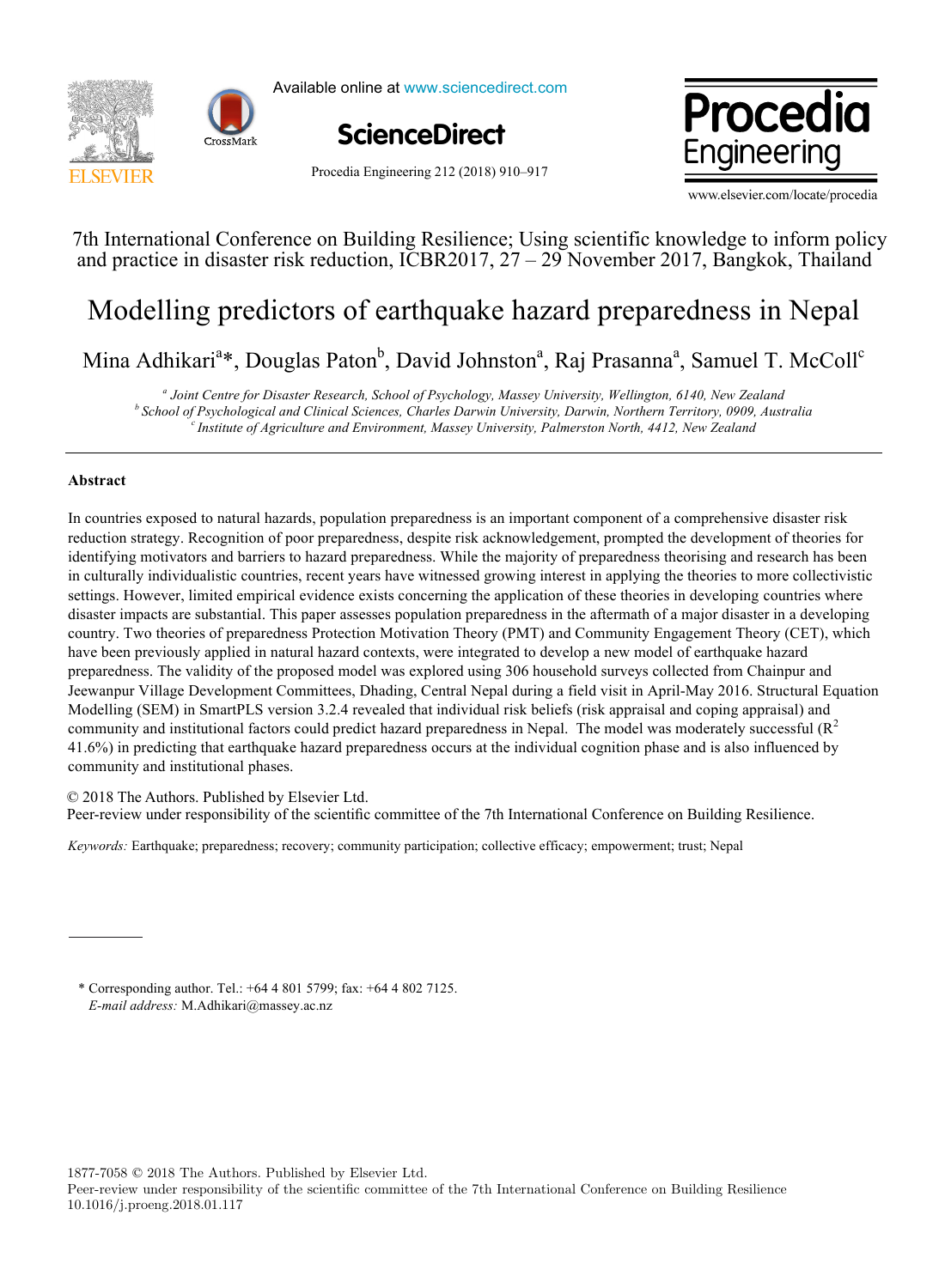#### **1. Introduction**

Globally, earthquakes expose populations to increased risk of death and injury, damage to infrastructures and disruption to those facilities and services people rely on to sustain societal functioning [1]. These impacts are particularly acute in developing countries. For example, there were 200,000 fatalities in Haiti in 2010, [2], 69,200 fatalities in the Wenchuan, China, [3], 73, 256 fatalities in Pakistan in 2005, [4] and 8510 fatalities in Nepal in 2015 [5]. Even within developing countries, the scenario that unfolded in Nepal was unique due to the specific demands and characteristics of life in the Himalayan region. Population characteristics such as poverty, poor quality infrastructure construction and logistic challenges amplified the earthquake risk in Nepal [6-8].

This risk can be managed in two general ways. The first involves enhancing the availability of physical assets such as retrofitting buildings, applying building codes and regulatory measures, and land use planning for mitigating seismic hazards risk [9]. Pursuing this requires comprehensive development strategies, financial and human resources and long time frames for implementation and maintenance [9]. While this should remain a strategic goal in Nepal, it is important to complement this approach with more cost-effective activities that can be implemented in the short term. Non-structural measures that implicate developing the knowledge and capabilities of people required to reduce household and community risk, can complement structural mitigation [9].

Preparing for a disaster at the household level (securing food, water and basic utilities, making household emergency plan etc) is a cost-effective way of increasing people's ability to cope with and adapt to the consequences of hazards [10]. For achieving this goal, educating the public by providing information has been viewed as a panacea in general. But research has shown that providing information has not necessarily changed people's behaviour; even when people acknowledge the risk of a hazard, they still may not change their behaviour [11]. This issue of adjustment adoption provokes thinking around i) how people interpret their circumstances and risk, and ii) how they make decisions about how to act when they have to do so in the highly uncertain situation.

Acknowledging the issue of adjustment adoption, several preparedness theories in a pre-disaster context have been formulated and tested [11-13]. Although theoretical work on preparedness originated in developed countries predominantly with individualistic cultures (e.g. USA, Australia, New Zealand) [14, 15], several studies have confirmed the utility of these theories in highly collectivistic cultures (e.g. Indonesia, Taiwan) [16, 17]. These theories have also proven useful in developing countries such as Ethiopia with a highly marginalised population [17, 18]. Nonetheless, empirical evidence of theorising preparedness and its application in the recovery period are limited in both developed and developing countries. Preparing to cope with and adapt not only to the severe impacts of disaster but also to build back better is an urgent need for increasing community resilience in these nations [18]. But in developing countries, preparedness activities are confined to response and survival due to inadequate resources and skills for contingency planning for the future [19]. This research expands on existing preparedness theories, by exploring preparedness during the recovery phase of 2015 Nepal earthquake. This offers an opportunity for exploring how the actual hazard experience of people contribute to their risk beliefs and coping capacity analysis and how they decide whether to prepare or not.

#### **2. Theoretical framework**

This section explains the theoretical foundation of the new model and its variables (dependent and independent). The proposed model adopts the basic conceptual underpinning of Community Engagement Theory (CET) [20]. It integrates Protection Motivation Theory (PMT) variables with CET variables to develop a parsimonious model that provides the insights of earthquake hazard adjustments during the recovery period. Originally, the PMT variables were designed to predict the volitional behaviour in people facing a known and immediate health issue such as smoking [21]. These variables are suitable for tracing the behavioural intentions of the population who have experienced earthquake hazards. In natural hazards, past research has shown that direct experience is important in motivating people to protect themselves [11]. The CET was designed to examine how people make preparedness decisions during the periods of high uncertainty that prevail in pre-hazard settings. Its constituent variables are not well suited to capturing elements of people's experience when (to some extent, at least) knowledge of hazard consequences are known. A composite PMT/CET model thus offers a way of modelling preparedness by integrating variables that capture how people interpret risks present in the recovery environment with social variables in the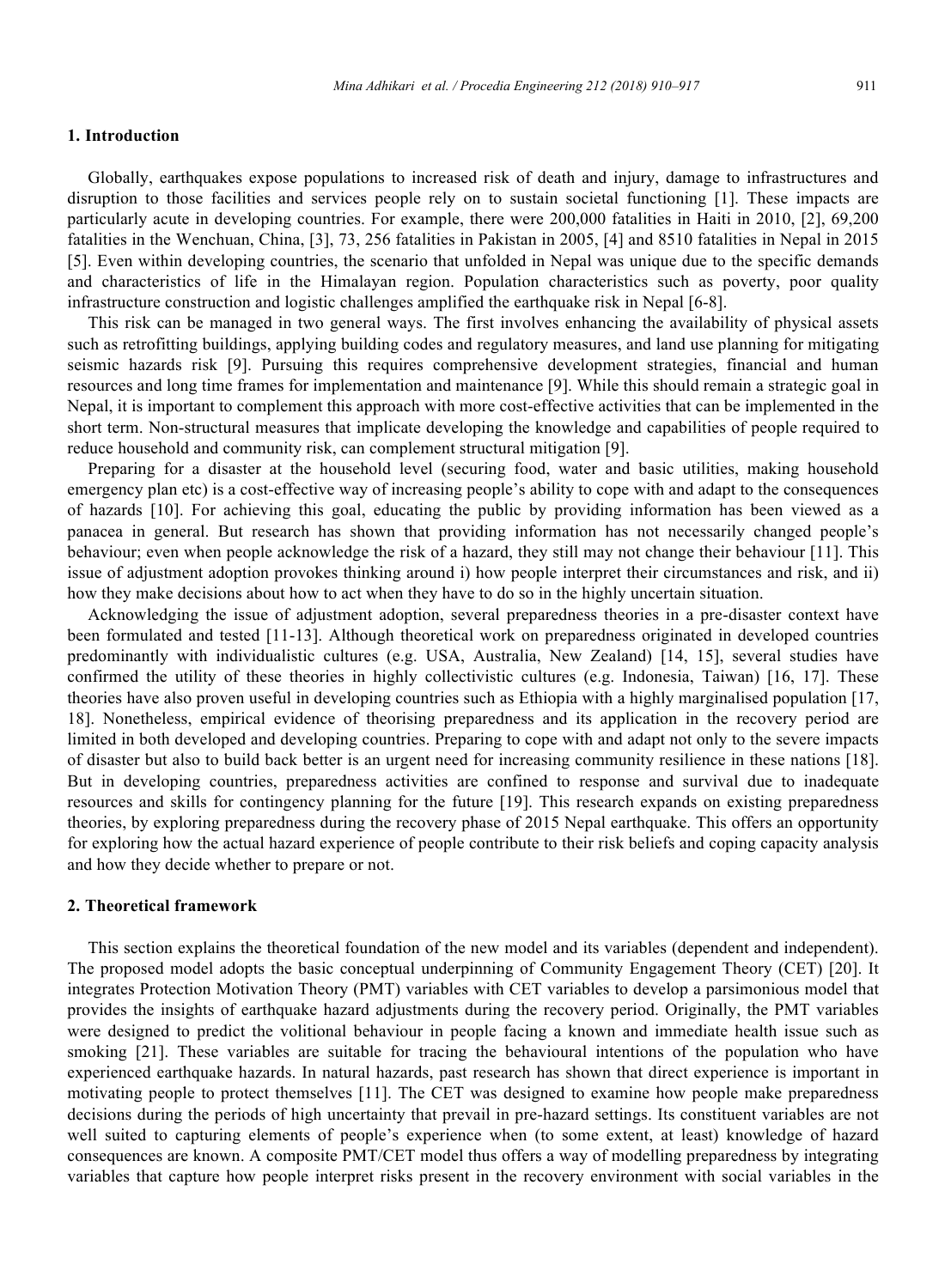CET that influences how people collectively develop risk management (i.e., preparedness) strategies (Figure 1). The key elements of the proposed model are discussed in the next section. This discussion commences with factors implicated in how people evaluate their recent disaster experience; risk appraisal and coping appraisal.



Figure 1 Earthquake hazard preparedness model

#### *2.1. Individual phase*

In this phase, individual cognition is evaluated using risk appraisal and coping appraisal. **Risk appraisal** is a primary cognitive process that motivates people to adopt protective actions. It is a composite of perceived probability of a threat (susceptibility of people to the current earthquake risk), perceived severity (the severity of the consequence of the risk) and rewards (perceived benefits) connected to current practices. Risk appraisal involves weighing the benefits of not adopting protective behaviour against the existing risk. The acceptance of risk is a primary process to begin coping appraisal. **Coping appraisal** process begins if people acknowledge the risk of an earthquake (through direct or indirect experience such as radio, TV, disaster management agencies, etc) and accept it. Coping appraisal consist of Perceived self-efficacy (the belief that one is capable of performing a protective action), perceived response efficacy (the belief that protective actions are effective to protect oneself from the consequences of the threat), and perceived response cost (perceived personal capabilities and resources e.g. time, skills, physical resources and social network required to take the protective action). A relative balance between risk appraisal and coping appraisal processes stimulate intentions to prepare/adjust.

# *2.2. Community phase: Social influences on the construction of risk and its management in the community*

People face considerable uncertainty when being asked to prepare for the complex and unfamiliar earthquake hazards. They turn to family, friends or community members for guidance about how to interpret the event and its implications for them [20]. In this way, people deal with their novel circumstances by co-constructing their (social) understanding and imposing local meaning on their situation [22]. The effectiveness of this process is a function of the quality of people's relationship with others and their experience of dealing with challenging circumstances with these others [23]. These processes are assessed using constructs of community participation and collective efficacy respectively. Community participation includes a sense of community and community involvement. The sense of belongingness to people and place increases the feeling of community and social cohesion [11]. Social cohesion contributes to creating a context in which the social construction of risk can emerge, and in which community members can determine the community preparedness measures appropriate for managing their risk [24, 25].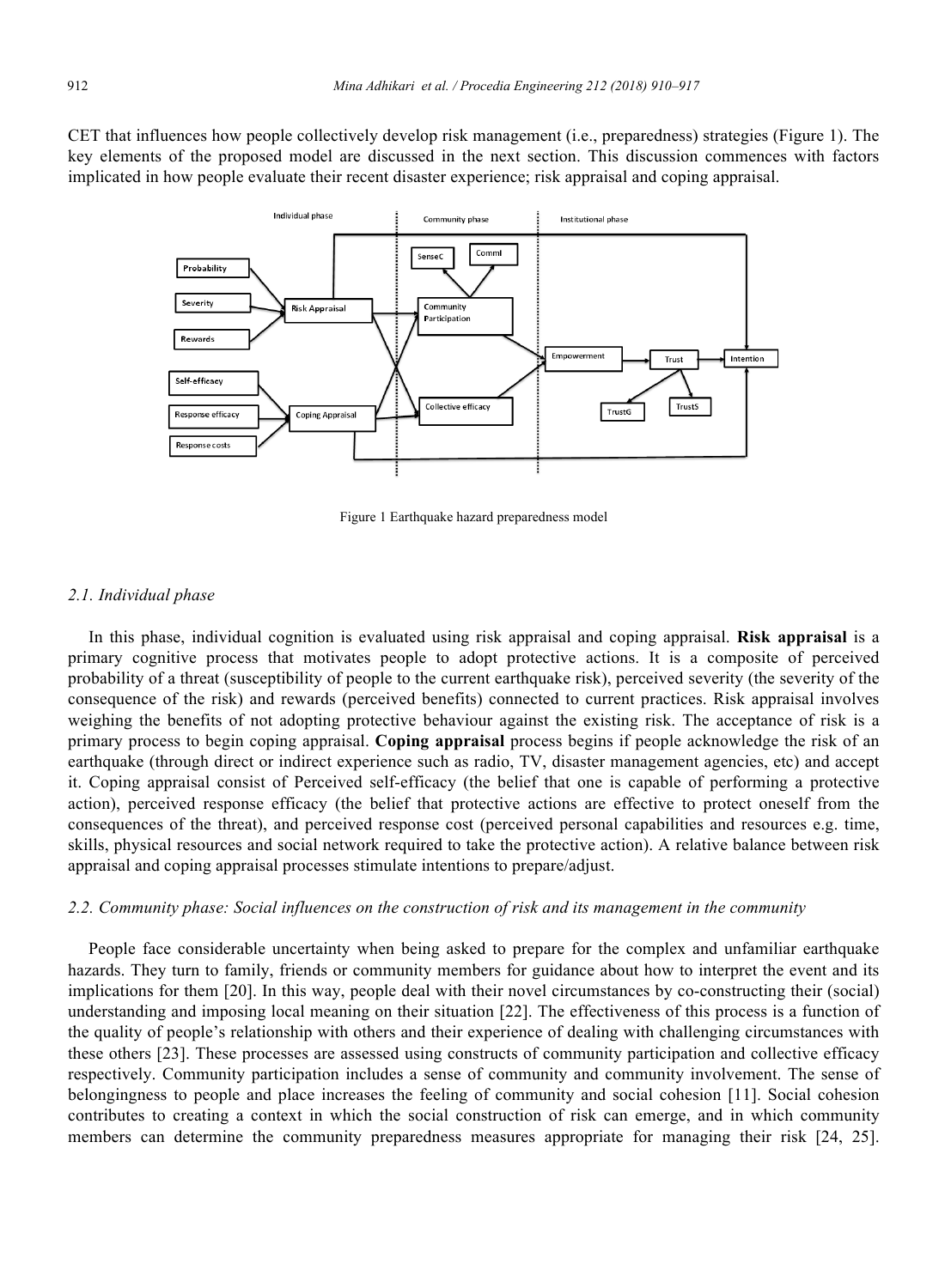Collective efficacy is the capability of the community to self-assess their capacity to coordinate, access resources and skills required to meet the general and specific needs of the community [16].

## *2.3. Community-Agency/institutional influence*

Given the uncertainty inherent in both pre-event and disaster recovery settings, where people face novel challenges, key determinants of community action is the degree to which agencies empower community members and the extent to which community members trust agency sources of information and resources [20]. Two factors trust and empowerment are considered important to measure community agency relationship. Empowerment is the ability of the people to deal with an earthquake hazard consequences by generating capabilities and resources required to manage the issues from emergency agencies [11]. Empowerment derives from the quality of the relationship between community and agency [11, 26]. Trust is an important parameter that mediates community and societal factors to intentions (intentions to adjust). Trust is the willingness of people to rely on to others to meet their needs and expect that others would complement their needs despite acknowledging that there will be some level of risk in doing so [27]. Shared values, norms, attitudes, beliefs and feelings between two parties in the course of interactions over a period of time yields trust [28]. The quality of relationship may influence people's perceptions of others' motives, competence, and predictability [11].

*2.4. Intentions to prepare:* Intention to prepare is an important mediator of actual preparedness [29]. It is used here as the dependent variable because of a lack of established formal measures of preparedness. The use of proxy measure minimises the confounding influence that might arise if measures of preparedness were used.

# **3. Method**

On 21 April 2015, a 7.8 magnitude earthquake with epicentre struck Barpak, Gorkha district, adjoining to Dhading district and 80 km north-west of Kathmandu, Nepal. It affected 31 of the 75 districts in Nepal [5]. Dhading district was selected for the research following reasons: a) a severely impacted district; b) accessible, c) it had readily available data on direct loss and damage and d) sensitive to secondary hazards such as landslide and earthquake aftershocks. Chainpur (no casualty) and Jeewanpur (highest casualty) VDCs were selected for the data collection.

The variables described in the model were compiled into a questionnaire. The questionnaire was distributed among a random sample of 700 households in the Chainpur and Jeewanpur VDCs. 471 (67%) were returned out of the 700 questionnaires. The return rate was sufficient to ensure the required sample size recommended for structural equation modelling. The 471 questionnaires were screened in SPSS version 24 for non-response; responses with less than 50% of the total responses, and unengaged responses were excluded.

The model tested is a complex model consisting of 38 indicators and two 2<sup>nd</sup> order formative constructs, two 2<sup>nd</sup> order reflective constructs and three first order reflective constructs which cannot be tested using 1G technique and CB-SEM [30]. The Partial Least Squares (PLS) technique of structural equation modelling was used for analysing data. This approach is suitable for validating predictive models especially composite and complex models and is appropriate to correctly specify model [31]. PLS supports two measurement models: (a) the assessment of the measurement model and (b) the assessment of the structural model (b) and the  $R^2$  [32].

# **4. Results**

#### *4.1. Measurement model evaluation*

The path model and parameters were estimated in Smart PLS 3.2.4 to assess the measurement model and evaluating the structural model [33] using recent guidelines for PLS-SEM given by Chin [34] and [33]. In the model, all the first order variables were reflective. The indicator reliability and validity of the constructs were assessed using indicator loadings in each variable. The items with factor loading below 0.5 were removed. The loadings were above 0.70 except for four items (Self-efficacy2, Self-efficacy4, Response cost2, and Empowermet5).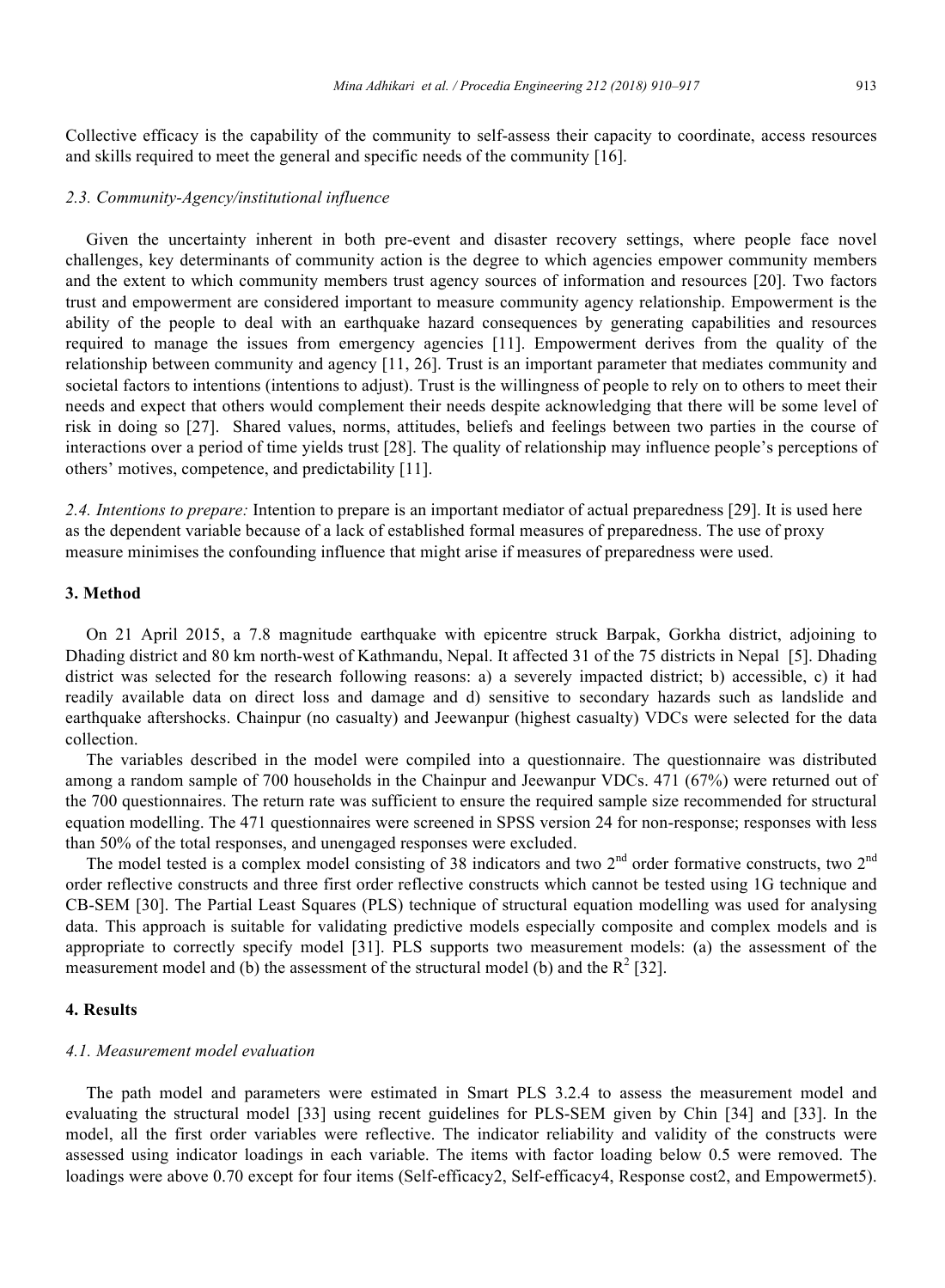However, these items were retained although the loadings for these items ranged from 0.585 and 0.684. As these loadings are higher than the commonly used thresholds of 0.40 or 0.50 in factor analysis [34, 35]. The composite reliability for all the constructs ranged from 0.76 to 0.90 and was above recommended threshold  $\geq$  0.70. Thus the internal consistency reliability of the model was confirmed. All the average variance extracted (AVE) values were higher than the threshold value of 0.50 providing evidence for the adequate convergent validity of the measurement model. The discriminant validity of the reflective constructs was established using HTMT criteria and all the values were below the threshold of 0.85. The variance inflation factor (VIF) provides an indication of multicollinearity and should be less than 5 [36]. VIF for all of the first order constructs of risk appraisal and coping appraisal were within the thresholds. The measurement model substantiates that all the constructs measures are reliable and valid. Based on these findings, the structural model was evaluated for the hypothesised relationships between constructs.

#### *4.2. Structural model evaluation*

The  $R^2$ , path coefficients ( $\beta$ ) and Q-Stone-Geisser's  $Q^2$  are the major criteria to evaluate the predictive relevance of the structural model [36]. The coefficient of determination  $(R^2)$  value is a measure of the predictive power of the model.  $R^2$  values range from 0 -1; with higher levels indicating higher accuracy. However, it depends on the model complexity and the research discipline [33].  $R^2$  values of 0.67, 0.33 and 0.19 are regarded as a substantial, moderate and weak variance for a model [37]. The intention accounted for 41.6% of the variance explained by the model indicating the moderate predictive validity of the model (Figure 2).



Figure 2 Structural model of earthquake hazard preparedness using two-stage approach

*Notes:* Risk appraisal and coping appraisal are 2<sup>nd</sup> order formative constructs composed of 1<sup>st</sup> order reflective constructs of perceived probability of the threat, perceived severity of the threat, rewards, self-efficacy, response efficacy and response costs. Community participation and trust are 2<sup>nd</sup> order reflective constructs composed of 1<sup>st</sup> order reflective constructs of a sense of community, community involvement, trust general and trust specific. Collective efficacy, empowerment and intention are 1<sup>st</sup> order reflective constructs. *\*p* 0.05; \*\*\**p* 0.001 represent bootstrapping of 5000 subsamples.

The next criteria to assess the predictive power of model are path coefficients (β). The β values closer to 0.20 and 0.30 or higher represent the good predictive power of the model [34]. The  $\beta$  values were above the recommended threshold of 0.20 except for paths from empowerment to intention (.191) and trust to intention (0.153). But the bootstrapping results of 5000 subsamples showed all the path coefficients were significant at p-values < 0.05 and pvalues<0.001 which confirms the predictive validity of the model (Figure 2). Stone-Geisser's  $Q^2$  value criterion provides the predictive power of the structural model in PLS-SEM besides  $R^2$  and path coefficients [38, 39].  $Q^2$ values larger than zero indicates that the exogenous constructs have predictive relevance for the endogenous construct under consideration [33].  $Q^2$  value for intention (0.396) was obtained by blindfolding procedure. The  $Q^2$ values were above zero, indicated the predictive relevance of the PLS path model.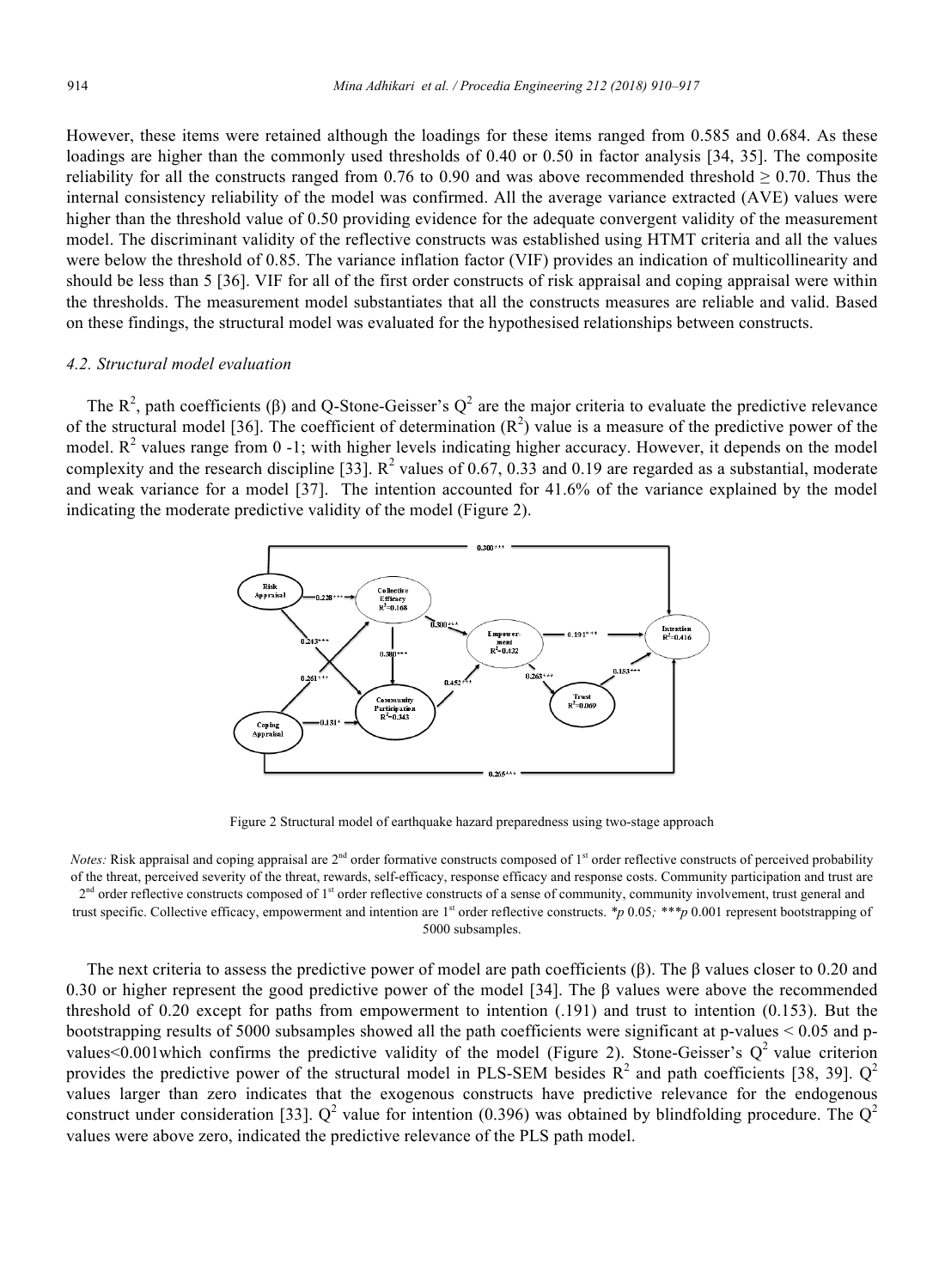## **5. Discussion**

A new model of earthquake hazard preparedness was developed by integrating PMT and CET variables.The model was moderately successful  $(R^2 41.6\%)$  in predicting the proposed theoretical view that earthquake hazard preparedness process commences at individual cognition level and proceeds through community and institutional phases in a sequential manner. The analysis supports that individual cognition (risk appraisal and coping appraisal) and social contextual factors interact to increase the likelihood of preparing in a post-disaster scenario in Nepal.

Individual cognition (risk appraisal and coping appraisal) was assessed using PMT. PMT ascertains that people elicit intentions to protective actions when they face a threat. They can neither avoid risk nor take precautionary actions so they will suffice to adjust to the changing circumstances [40]. The strength of relationship from risk appraisal to intention (β values of 0.3) and from coping appraisal to intention (β values of 0.265) supported the view that individuals develop the intention to prepare for an earthquake hazard by assessing their risk and coping abilities.

Following risk appraisal and coping appraisal phase, the interaction between individual and community members begin. The significant relationship between people's personal experience (belief) of risk and coping appraisal with community participation and collective efficacy with a variance of 16.8% and 22.4% respectively provide evidence of individual to community interaction. This implies that in a highly uncertain situation also, people actively seek information from significant others to reduce the uncertainty [41]. In this way, people deal with their novel circumstances by co-constructing their social understanding and imposing meaning on their situation [22].

The relationship between community participation to collective efficacy ( $\beta$  values of 0.380 at  $p \le 0.001$ ) illustrates the role of community in local issues in Nepal and highlights the cultural interdependency, social bonding and mutual obligations in Nepali society. In a collectivistic society, people are interdependent to their in-group (e.g. family, clan, tribe, community, and state) and shared norms and values influence their behaviour [42]. Community response when conducting rescue operation such building temporary shelters and arranging basic supplies with the available local resources reflected the mutual obligation and social bonding (field discussion, May 2016). However, the scope of this research is limited to identifying factors of community preparedness. Therefore further qualitative research that explores the relationship between people's preparedness and sociocultural beliefs, norms and values are deemed necessary for articulating the culturally specific responses that underpinned the implicit community response towards a disaster and its consequences.

Empowerment is an institutional factor that precedes community factors in the model. The relationship between community participation, collective efficacy and empowerment reveal the strength of community capabilities and collective efforts for building empowering environment for preparing during recovery in Dhading, Nepal. People as collectives play a vital role in the response-recovery process as they bear the recurrent challenges earthquake disasters pose in most parts of the world [43]. In Dhading communities were exposed to multiple challenges such as loss of lives and property, disruptions to basic services, and a shortage of safe housing structure and much more [7, 8]. Consequently, communities' identified demands were forwarded through Ward Citizen Forum to the government as the collective efforts to overcome these issues rendered inadequate [8]. However, they received a limited support in kind and cash from the government. So, a gap between the government service delivery and community expectations was evident [44].

Another institutional factor that mediates the relationship between empowerment and intention is trust. Trust explained weak (6.7%) variance although the relationship of trust to intention was significant in the model. The prevailing gaps between the expectations of communities and government service provision explain the low variance of trust. Trust represents communities' level of familiarity to disaster-related information and general trust developed due to the complementary relationship between relevant agencies and communities in the normal context. In Nepal also, communities turned towards the public institutions for assistance based on the general trust (around 59% of trust on public institutions) communities have on them [45] to reduce the persistent ambiguity during recovery[5]. However, more work is needed to further explore the relationship between these variables.

#### **6. Conclusion**

This research developed and tested a model of preparedness during the recovery phase of 2015 Nepal earthquake. Researching disaster preparedness during recovery offered an opportunity to develop an understanding of people's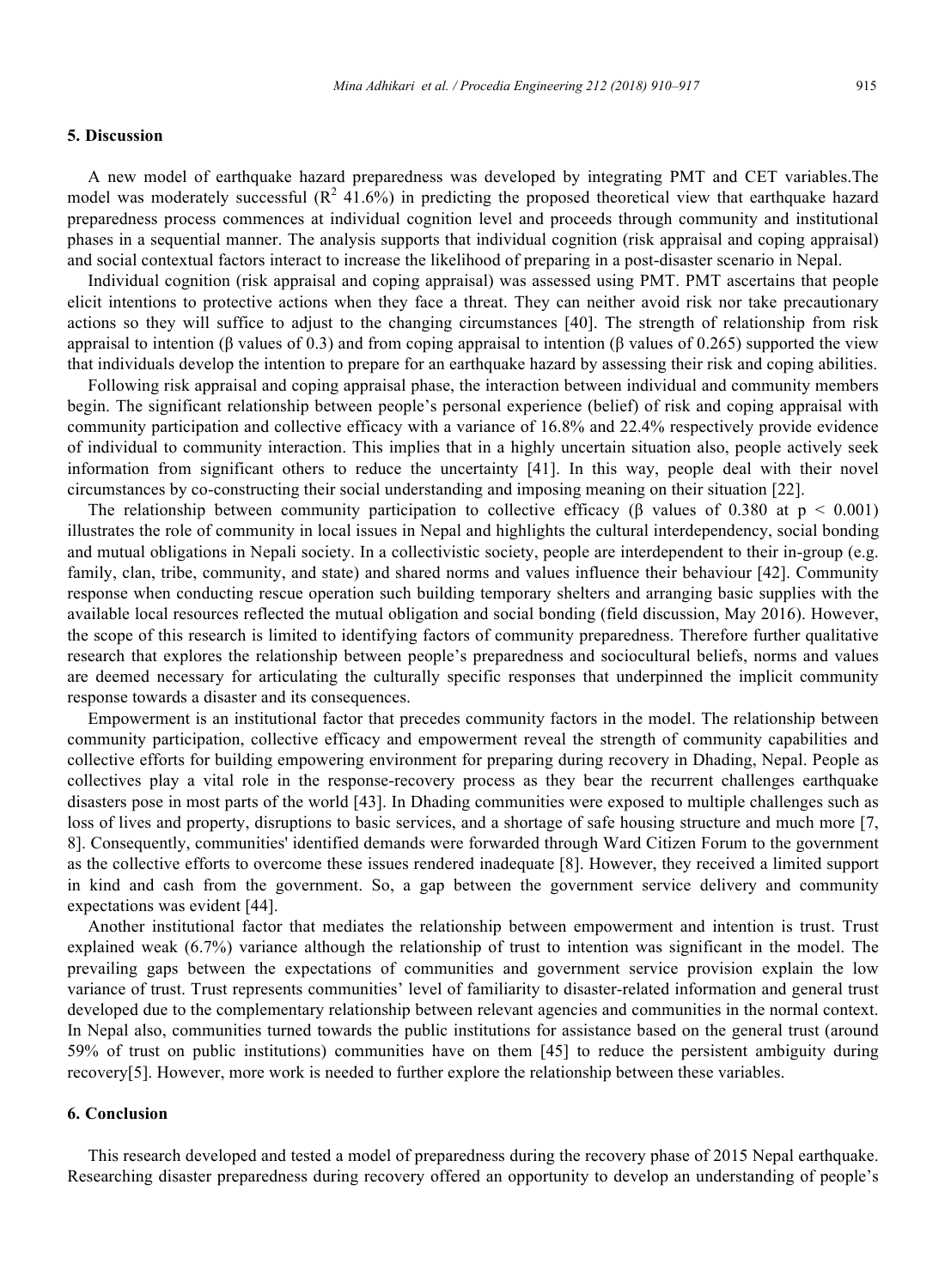direct experiences and their coping abilities in an unusual situation. It informed people's motivation to prepare for the future event as their direct experience of the event stimulates behavioural intention. Prior experience of a hazard event also promotes the preparedness needs for effective coping in the future; which corroborates with the concept of Built Back Better.

This research also indicates that the fusion of PMT and CET theories permits a better understanding of behavioural and social aspect instead of using each of them separately. Researchers investigating hazard preparedness may consider integrating theoretical perspectives from differing domains as it serves to deepen research knowledge in preparedness modelling. The model tested is specific to earthquake hazard preparedness in Nepal. Researchers may consider testing it for all hazard applicability in Nepal and across different countries and cultures**.** 

# **References**

- 1. UNISDR, *Global Assessment Report on Disaster Risk Reduction*. 2015.
- 2. Cavallo, E., A. Powell, and O. Becerra, *Estimating the direct economic damages of the earthquake in Haiti.* The Economic Journal, 2010. **120**(546): p. F298-F312.
- 3. Yuan, Y., *Impact of intensity and loss assessment following the great Wenchuan Earthquake.* Earthquake Engineering and Engineering Vibration, 2008. **7**(3): p. 247-254.
- 4. Sullivan, K.M. and S. Hossain, *Earthquake mortality in Pakistan.* Disasters, 2010. **34**(1): p. 176-183.
- 5. The government of Nepal, *Nepal earthquake 2015 Post disaster needs assessment*. 2015, Government of Nepal: Kathmandu.
- 6. Poudel, S. and R. Shaw, *Demographic Changes, Economic Changes and Livelihood Changes in the HKH Region*, in *Mountain Hazards and Disaster Risk Reduction*. 2015, Springer. p. 105-123.
- 7. Sanderson, D. and B. Ramalingam, *Nepal earthquake response: Lessons for operational agencies.* The active learning network for accountability and performance in Humanitarian action ALNAP, 2015.
- 8. Goda, K., et al., *The 2015 Gorkha Nepal earthquake: insights from earthquake damage survey.* Frontiers in Built Environment, 2015. **1**: p. 8.
- 9. Coppola, D.P., *Chapter 4 - Mitigation*, in *Introduction to International Disaster Management (Third Edition)*. 2015, Butterworth-Heinemann: Boston. p. 224-274.
- 10. Coppola, D.P., *Chapter 5 - Preparedness*, in *Introduction to International Disaster Management (Third Edition)*. 2015, Butterworth-Heinemann: Boston. p. 275-320.
- 11. Paton, D. and J. McClure, *Preparing for Disaster: Building household and community capacity*. 2013: Charles C Thomas Publisher.
- 12. Duval, T.S. and J.P. Mulilis, *A Person*‐*Relative*‐*to*‐*Event (PrE) Approach to Negative Threat Appeals and Earthquake Preparedness: A Field Study1.* Journal of applied social psychology, 1999. **29**(3): p. 495- 516.
- 13. Lindell, M.K. and D.J. Whitney, *Correlates of household seismic hazard adjustment adoption.* Risk Analysis, 2000. **20**(1): p. 13-26.
- 14. Mulilis, J.P. and T.S. Duval, *The PrE model of coping and tornado preparedness: Moderating effects of responsibility.* Journal of Applied Social Psychology, 1997. **27**(19): p. 1750-1766.
- 15. Paton, D., *Disaster preparedness: a social-cognitive perspective.* Disaster Prevention and Management: An International Journal, 2003. **12**(3): p. 210-216.
- 16. Paton, D., et al., *Making sense of natural hazard mitigation: Personal, social and cultural influences.* Environmental Hazards, 2010. **9**(2): p. 183-196.
- 17. Paton, D., N. Okada, and S. Sagala, *Understanding Preparedness for Natural Hazards: Cross cultural comparison.* IDRiM Journal, 2013. **3**(1): p. 18-35.
- 18. Ejeta, L.T., A. Ardalan, and D. Paton, *Application of behavioural theories to disaster and emergency health preparedness: a systematic review.* PLoS Currents, 2015. **7**.
- 19. Fan, L., *Disaster as an opportunity*, in *Building back better in Aceh, Myanmar and Haiti*. 2013.
- 20. Paton, D., *Risk communication and natural hazard mitigation: how trust influences its effectiveness.* International Journal of Global Environmental Issues, 2008. **8**(1-2): p. 2-16.